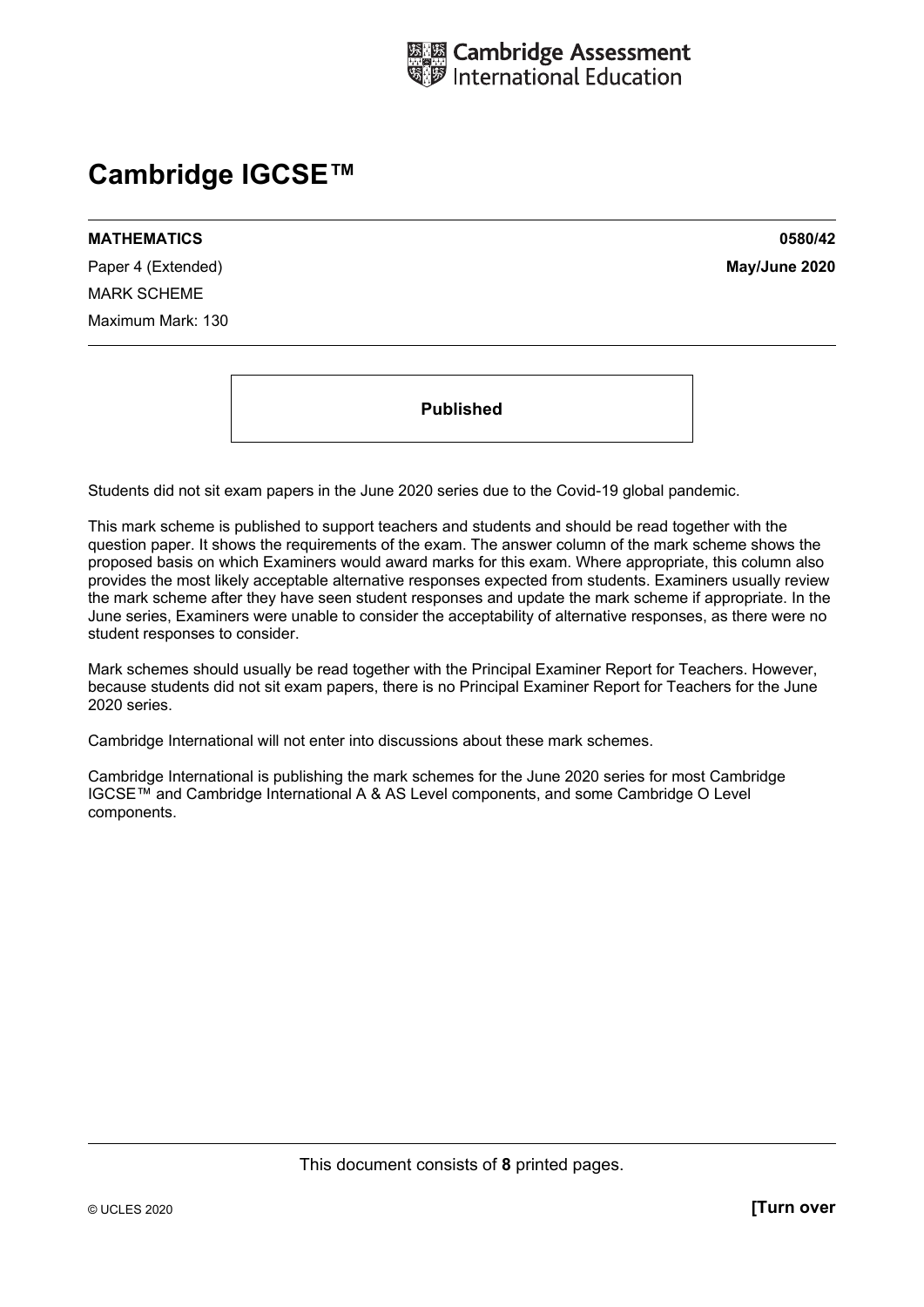## **Generic Marking Principles**

These general marking principles must be applied by all examiners when marking candidate answers. They should be applied alongside the specific content of the mark scheme or generic level descriptors for a question. Each question paper and mark scheme will also comply with these marking principles.

GENERIC MARKING PRINCIPLE 1:

Marks must be awarded in line with:

- the specific content of the mark scheme or the generic level descriptors for the question
- the specific skills defined in the mark scheme or in the generic level descriptors for the question
- the standard of response required by a candidate as exemplified by the standardisation scripts.

GENERIC MARKING PRINCIPLE 2:

Marks awarded are always **whole marks** (not half marks, or other fractions).

GENERIC MARKING PRINCIPLE 3:

Marks must be awarded **positively**:

- marks are awarded for correct/valid answers, as defined in the mark scheme. However, credit is given for valid answers which go beyond the scope of the syllabus and mark scheme, referring to your Team Leader as appropriate
- marks are awarded when candidates clearly demonstrate what they know and can do
- marks are not deducted for errors
- marks are not deducted for omissions
- answers should only be judged on the quality of spelling, punctuation and grammar when these features are specifically assessed by the question as indicated by the mark scheme. The meaning, however, should be unambiguous.

GENERIC MARKING PRINCIPLE 4:

Rules must be applied consistently e.g. in situations where candidates have not followed instructions or in the application of generic level descriptors.

GENERIC MARKING PRINCIPLE 5:

Marks should be awarded using the full range of marks defined in the mark scheme for the question (however; the use of the full mark range may be limited according to the quality of the candidate responses seen).

GENERIC MARKING PRINCIPLE 6:

Marks awarded are based solely on the requirements as defined in the mark scheme. Marks should not be awarded with grade thresholds or grade descriptors in mind.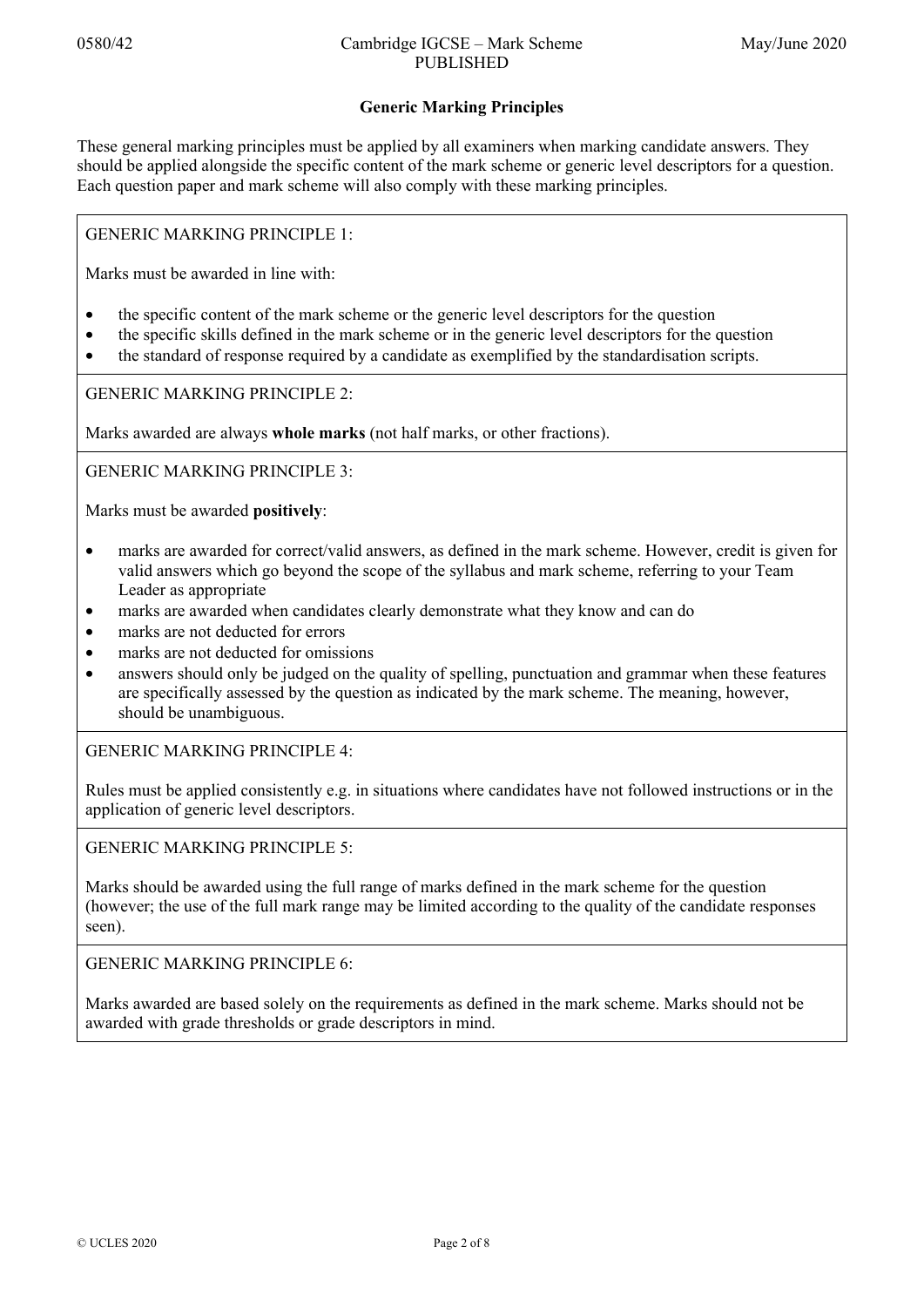| Maths-Specific Marking Principles |                                                                                                                                                                                                                                                     |  |  |
|-----------------------------------|-----------------------------------------------------------------------------------------------------------------------------------------------------------------------------------------------------------------------------------------------------|--|--|
| 1                                 | Unless a particular method has been specified in the question, full marks may be awarded for any correct<br>method. However, if a calculation is required then no marks will be awarded for a scale drawing.                                        |  |  |
| $\overline{2}$                    | Unless specified in the question, answers may be given as fractions, decimals or in standard form. Ignore<br>superfluous zeros, provided that the degree of accuracy is not affected.                                                               |  |  |
| 3                                 | Allow alternative conventions for notation if used consistently throughout the paper, e.g. commas being<br>used as decimal points.                                                                                                                  |  |  |
| 4                                 | Unless otherwise indicated, marks once gained cannot subsequently be lost, e.g. wrong working<br>following a correct form of answer is ignored (isw).                                                                                               |  |  |
| 5                                 | Where a candidate has misread a number in the question and used that value consistently throughout,<br>provided that number does not alter the difficulty or the method required, award all marks earned and<br>deduct just 1 mark for the misread. |  |  |
| 6                                 | Recovery within working is allowed, e.g. a notation error in the working where the following line of<br>working makes the candidate's intent clear.                                                                                                 |  |  |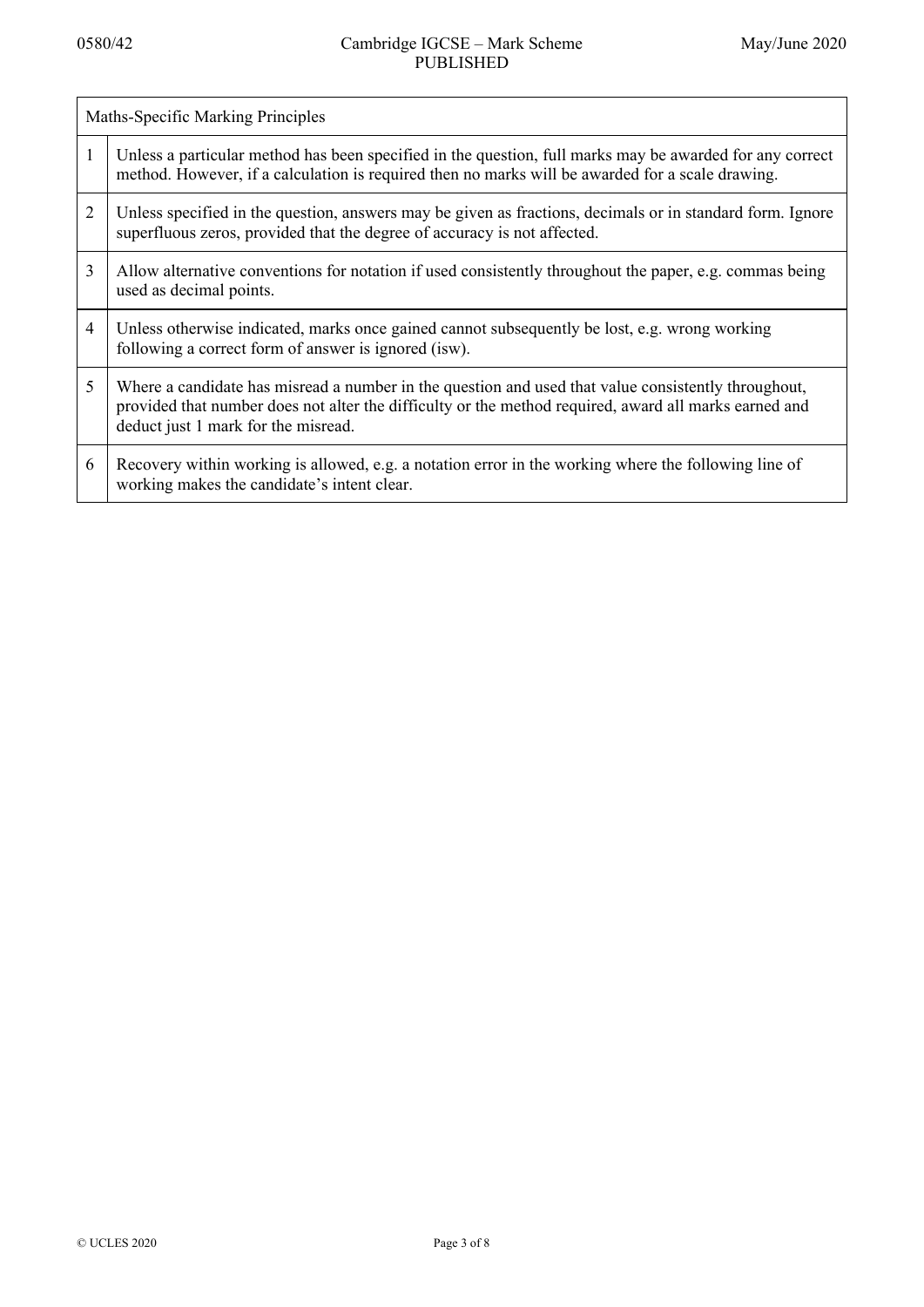## **Abbreviations**

| cao       | correct answer only        |
|-----------|----------------------------|
| dep       | dependent                  |
| FT        | follow through after error |
| isw       | ignore subsequent working  |
| oe        | or equivalent              |
| <b>SC</b> | Special Case               |
| nfww      | not from wrong working     |
|           | $\cdots$                   |

soi seen or implied

| Question  | Answer                | <b>Marks</b>            | <b>Partial Marks</b>                                                                                          |
|-----------|-----------------------|-------------------------|---------------------------------------------------------------------------------------------------------------|
| 1(a)(i)   | 14, 10                | $\mathbf{2}$            | <b>M1</b> for $24 \div (7 + 5)$                                                                               |
| 1(a)(ii)  | $\frac{3}{350}$       | $\overline{2}$          | <b>B1</b> for correct fraction not in lowest terms                                                            |
| 1(a)(iii) | 120                   | 1                       |                                                                                                               |
| 1(b)(i)   | 10.2[0]               | $\mathbf{2}$            | <b>M1</b> for $\frac{15}{100} \times 12$ oe or better                                                         |
| 1(b)(ii)  | 45                    | $\mathbf{2}$            | <b>M1</b> for $\frac{38.25}{1 - \frac{15}{100}}$ oe                                                           |
| 1(c)(i)   | 85                    | $\overline{2}$          | <b>M1</b> for $\frac{500 \times 1.7 \times 10}{100}$ oe                                                       |
| 1(c)(ii)  | 203 or 202.5 to 202.6 | $\overline{2}$          | <b>M1</b> for $200 \times \left(1 + \frac{0.0035}{100}\right)^{365}$                                          |
| 1(c)(iii) | 1.9                   | $\overline{\mathbf{3}}$ | <b>M2</b> for $\sqrt[6]{\frac{559.78}{500}}$<br>or <b>M1</b> for $500\left(1+\frac{r}{100}\right)^6 = 559.78$ |
| 2(a)(i)   | $\binom{6}{17}$       | $\overline{2}$          | B1 for each                                                                                                   |
| 2(a)(ii)  | 6.4[0] or $6.403$     | $\mathbf{2}$            | <b>M1</b> for $4^2 + 5^2$                                                                                     |
| 2(b)      | (1, 2)                | $\mathbf{1}$            |                                                                                                               |
| 2(c)      | $(0, -2)$             | $\mathbf{1}$            |                                                                                                               |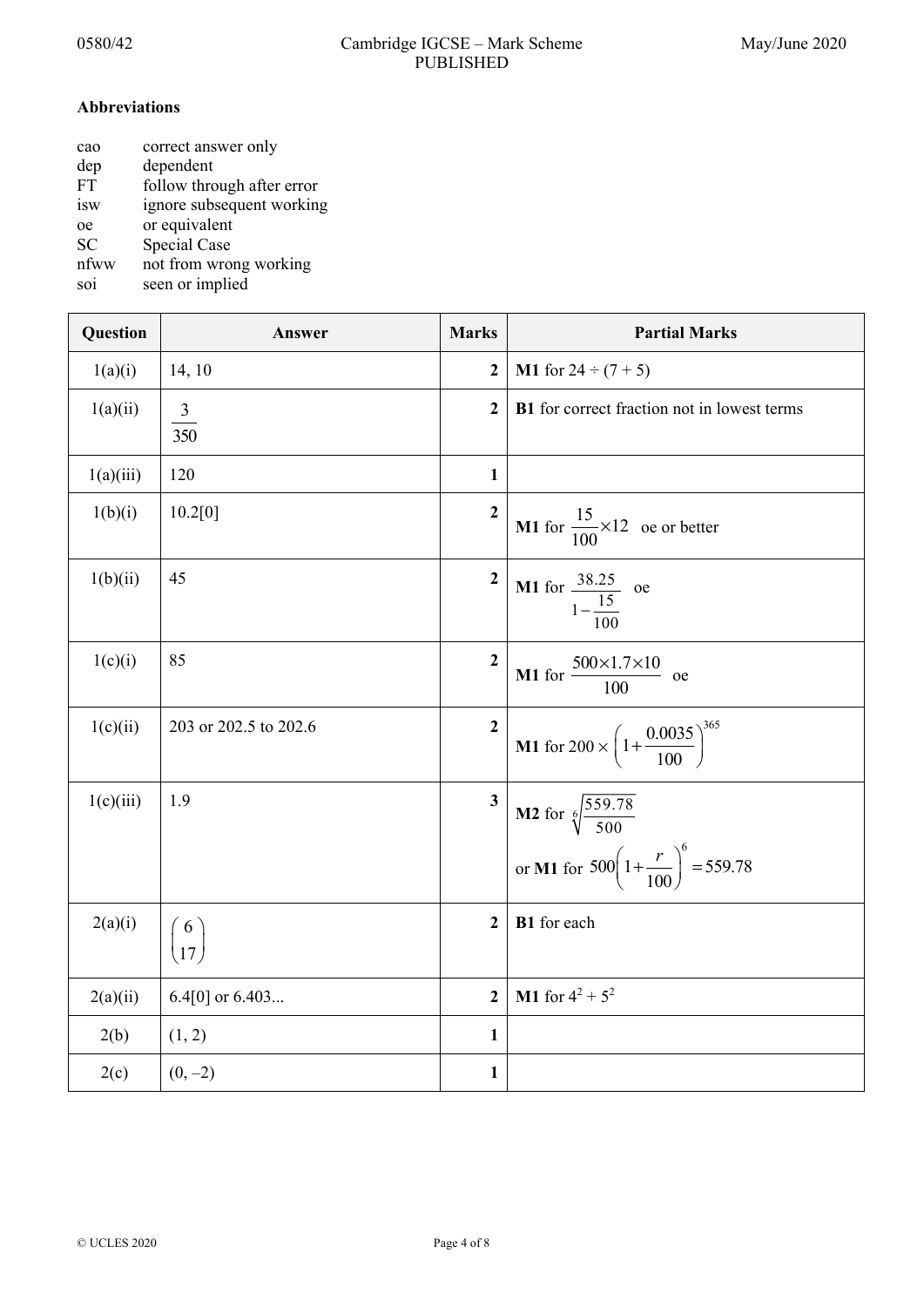| Question     | Answer                                          | <b>Marks</b>            | <b>Partial Marks</b>                                                                                                                                                                       |
|--------------|-------------------------------------------------|-------------------------|--------------------------------------------------------------------------------------------------------------------------------------------------------------------------------------------|
| 2(d)         | $\frac{1}{2}$ <b>c</b> + $\frac{1}{3}$ <b>d</b> | $\mathbf{3}$            | <b>B2</b> for correct unsimplified answer                                                                                                                                                  |
|              |                                                 |                         | or <b>M1</b> for $\overrightarrow{CT} = -c + \frac{2}{3}d$ oe                                                                                                                              |
|              |                                                 |                         | or $\overrightarrow{TC} = \mathbf{c} - \frac{2}{3} \mathbf{d}$ oe                                                                                                                          |
|              |                                                 |                         | or for correct route                                                                                                                                                                       |
| 3(a)         | 41.4                                            | 4                       | M1 for 10, 30, 42.5, 47.5, 55, 70<br><b>M1</b> for $\Sigma f x$ where x lies in or on the boundary of<br>each interval.<br><b>M1 dep</b> for $\frac{\Sigma fx}{200}$ dep on second M1      |
|              |                                                 |                         |                                                                                                                                                                                            |
| 3(b)(i)      | 112, 170                                        | 1                       |                                                                                                                                                                                            |
| 3(b)(ii)     | Correct diagram                                 | $\mathbf{3}$            | <b>B1</b> for correct horizontal plot<br><b>B1FT</b> for correct vertical plots<br>B1 FT dep on at least B1 earned for reasonable<br>increasing curve or polygon through their 6<br>points |
|              |                                                 |                         | If 0 scored SC1FT for 5 out of 6 points plotted<br>correctly                                                                                                                               |
| 3(b)(iii)(a) | 48                                              | 1                       |                                                                                                                                                                                            |
| 3(b)(iii)(b) | 160                                             | $\mathbf{2}$            | M1 for 40 seen                                                                                                                                                                             |
| 3(c)         | 87<br>$\frac{1}{2}$ oe<br>3980                  | $\mathbf{2}$            | <b>M1</b> for $\frac{30}{200} \times \frac{29}{199}$ oe                                                                                                                                    |
| 3(d)         | Correct histogram                               | 3 <sup>1</sup>          | <b>B1</b> for each column<br>If 0 scored SC1 for correct frequency densities<br>soi 1.25, 12, 1                                                                                            |
| 4(a)         | 65.4 or 65.36 to 65.37                          | $\mathbf{3}$            | M1 for $150^2 + 120^2 - 2 \times 150 \times 120 \cos 25$<br>A1 for 4270 or 4272 to 4273                                                                                                    |
| 4(b)         | 125 or 124.7 to 124.8                           | 4                       | <b>B1</b> for [angle $S =$ ] 80                                                                                                                                                            |
|              |                                                 |                         | 150sin55<br>M <sub>2</sub> for<br>sintheir <sub>80</sub>                                                                                                                                   |
|              |                                                 |                         | $\frac{\sin their80}{150} = \frac{\sin 55}{RS}$ oe<br>or M1 for                                                                                                                            |
| 4(c)         | 10 400 or 10 410 to 10 440 nfww                 | $\overline{\mathbf{3}}$ | <b>M1</b> for $\frac{1}{2}$ ×120×150sin 25 oe<br>M1 for $\frac{1}{2}$ ×150×their (b)sin 45 oe                                                                                              |
|              |                                                 |                         |                                                                                                                                                                                            |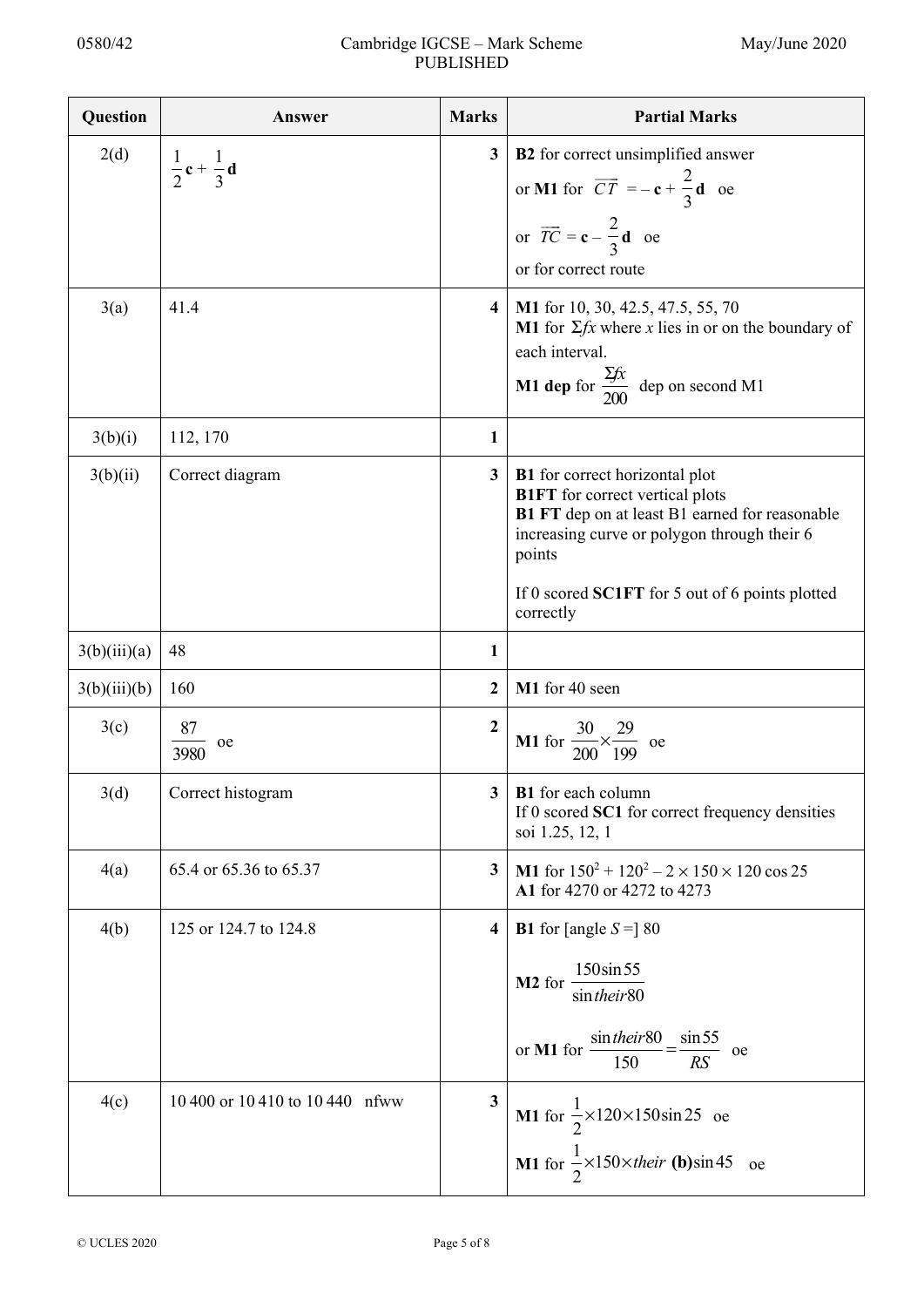| Question | Answer                                      | <b>Marks</b>            | <b>Partial Marks</b>                                                                                                                                                                                                                               |
|----------|---------------------------------------------|-------------------------|----------------------------------------------------------------------------------------------------------------------------------------------------------------------------------------------------------------------------------------------------|
| 5(a)     | [0] 38 or [0] 37.9 or [0] 37.87             | $\boldsymbol{2}$        | <b>M1</b> for $tan = \frac{350}{450}$ oe<br>If 0 scored, SC1 for answer [0]52 or [0]52.1<br>or [0]52.12 to [0]52.13                                                                                                                                |
| 5(b)     | 624 or 623.8 to 623.9                       | 6                       | M2 for $450 - 400 \sin 50$<br>or <b>M1</b> for $\sin 50 = \frac{}{400}$<br>M2 for $350 + 400 \cos 50$<br>or <b>M1</b> for $\cos 50 = \frac{}{400}$<br><b>M1</b> for $(heir (450 – 400 \sin 50))^2 + (their (350 +$<br>400 cos 50)) <sup>2</sup>    |
| 5(c)     | $10 \text{ min } 8 \text{ s}$               | $\overline{\mathbf{4}}$ | <b>B3</b> for 10.1 or 10.13<br><sub>or</sub><br><b>M2</b> for $(400 + 350 + 450 +$ their $DA$ ) ÷ 3 [÷ 60]<br>oe<br>or M1 for any distance $\div$ 3<br>M1 for rounding their minutes into minutes and<br>seconds to nearest second if clearly seen |
| 6(a)     | 256                                         | $\mathbf{1}$            |                                                                                                                                                                                                                                                    |
| 6(b)     | 8                                           | $\overline{2}$          | <b>M1</b> for $3(x^2 + 1) + 2$ or for $3(2) + 2$                                                                                                                                                                                                   |
| 6(c)     | $9x^2 + 12x + 5$                            | $\overline{\mathbf{3}}$ | <b>M1</b> for $(3x + 2)^2 + 1$<br><b>B1</b> for $[(3x + 2)^2] = 9x^2 + 6x + 6x + 4$ oe                                                                                                                                                             |
| 6(d)     | 16                                          | $\overline{2}$          | <b>M1</b> for $3x + 2 = 7^2 + 1$ or better                                                                                                                                                                                                         |
| 6(e)     | oe final answer                             | $\overline{2}$          | <b>M1</b> for $x = 3y + 2$ or for $y - 2 = 3x$ or for<br>$\frac{y}{3} = x + \frac{2}{3}$                                                                                                                                                           |
| 6(f)     | $4x^2 + 2x + 1$<br>final answer<br>$3x + 2$ | 3 <sup>1</sup>          | <b>B1</b> for $x^2 + 1 + x(3x + 2)$ or better seen<br><b>M1</b> for common denominator $3x + 2$                                                                                                                                                    |
| 6(g)     | 16                                          | 1                       |                                                                                                                                                                                                                                                    |
| 7(a)     | 0.1                                         | 1                       |                                                                                                                                                                                                                                                    |
| 7(b)(i)  | $0.2$ oe<br>$0.6, 0.3, 0.1$ oe              | $\mathbf{2}$            | <b>B1</b> for 0.2<br><b>B1</b> for 0.6, 0.3, 0.1                                                                                                                                                                                                   |
| 7(b)(ii) | 0.48 oe                                     | $\mathbf{2}$            | FT their 0.6 from tree diagram<br>M1 for $0.8 \times$ their 0.6                                                                                                                                                                                    |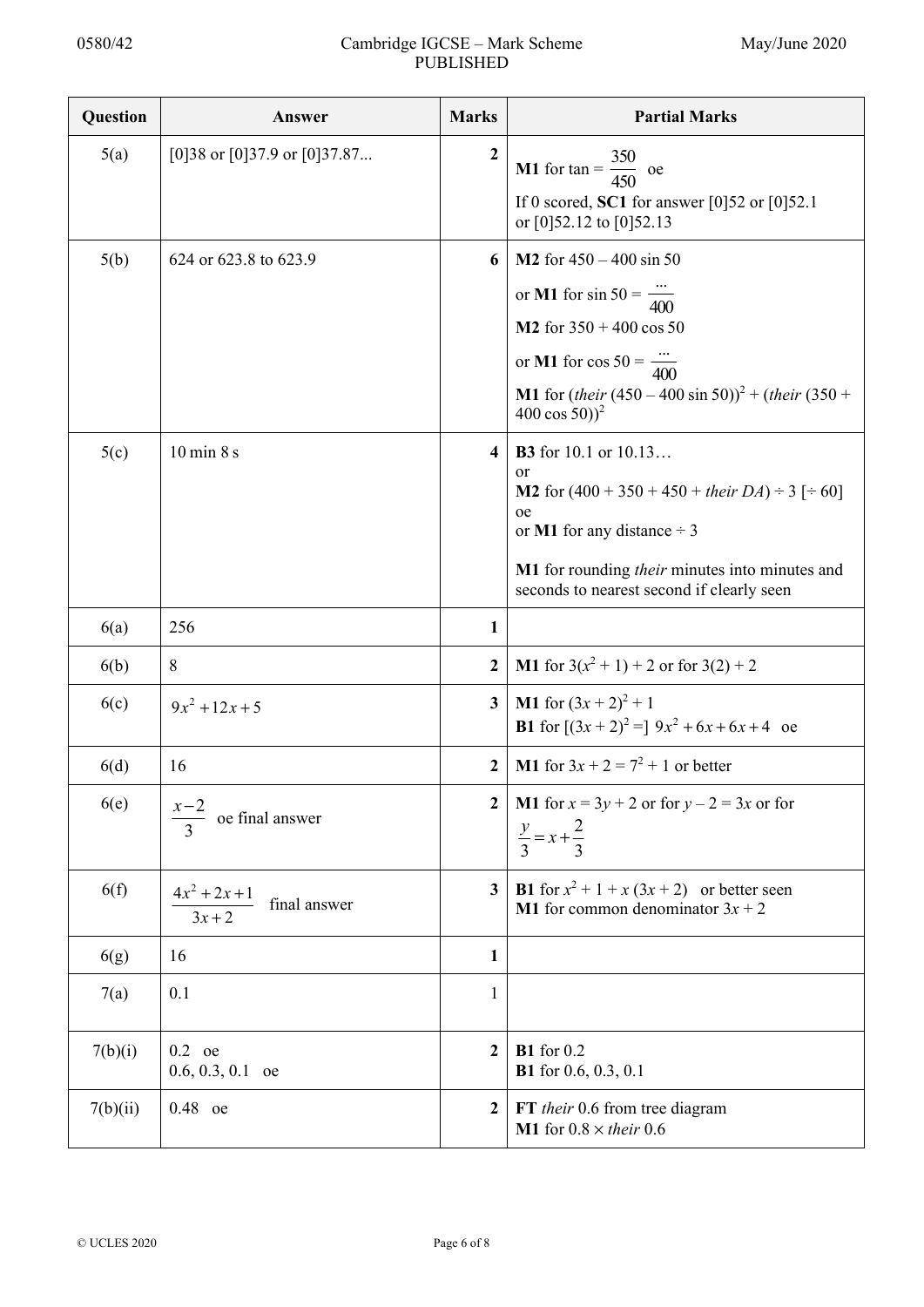| Question   | Answer                                    | <b>Marks</b>     | <b>Partial Marks</b>                                                                                                                                             |
|------------|-------------------------------------------|------------------|------------------------------------------------------------------------------------------------------------------------------------------------------------------|
| 7(b)(iii)  | $0.28$ oe                                 | $\mathbf{3}$     | <b>M2</b> for $0.2 + 0.8 \times 0.1$ oe<br>or M1 for<br>0.2 or $0.8 \times 0.1$ or $0.8 \times (0.6 + 0.3)$                                                      |
| 7(c)       | 0.32 oe                                   | $\mathbf{3}$     | <b>M2</b> for $0.8 \times 0.2 + 0.2 \times 0.8$ oe<br>M1 for one of these products                                                                               |
| 8(a)(i)    | 36                                        | $\boldsymbol{2}$ | <b>M1</b> for $\left(\frac{8}{12}\right)^2$ or $\left(\frac{12}{8}\right)^2$ oe                                                                                  |
| 8(a)(ii)   | 30                                        | $\mathbf{3}$     | <b>M2</b> for $320 \div 16 \times \frac{12}{8}$ oe<br>or M1 for $320 \div 16$                                                                                    |
| 8(b)       | 3.375 cao                                 | 3 <sup>1</sup>   | <b>M2</b> for $\frac{\frac{4}{3}\pi \times 4.5^3}{\pi \times 6^2}$ or better<br>or <b>M1</b> for $\pi \times 6^2 \times h = \frac{4}{3} \times \pi \times 4.5^3$ |
| 8(c)       | 3.63 or 3.627 to 3.628                    | $\mathbf{3}$     | <b>M2</b> for $\frac{20^3}{40 \times \frac{4}{3} \pi}$<br>or <b>M1</b> for $40 \times \frac{4}{3} \times \pi \times r^3 = 20^3$                                  |
| 8(d)       | $\frac{3x}{2}$ or 1.5x or $1\frac{1}{2}x$ | $\mathbf{3}$     | <b>B2</b> for $4R^2 = 9x^2$ oe or better<br>or M1 for $4\pi R^2 = 2\pi x^2 + \pi \times 2x \times \frac{7x}{2}$                                                  |
| 9(a)(i)    | $(x+4)^2-25$                              | $\mathbf{2}$     | <b>B1</b> for $(x+k)^2-9-(their k)^2$ or $(x+4)^2-h$<br>or $k = 4$                                                                                               |
| 9(a)(ii)   | $x+4=\lceil \pm \rceil 5$                 | $\mathbf{M}1$    | $FT$ their $(a)(i)$                                                                                                                                              |
|            | $-9$ and 1                                | $\mathbf{A1}$    |                                                                                                                                                                  |
| 9(b)       | $[b =] 7$<br>$[c = ] -3$                  | $\mathbf{3}$     | <b>B1</b> for $[b = 7$<br><b>M1</b> for $b^2 - 4c = 61$                                                                                                          |
| 9(c)(i)(a) | Correct sketch                            | $\boldsymbol{2}$ | B2 for correct quadratic curve with min touching<br>$x$ -axis<br>or B1 for parabola vertex downwards                                                             |